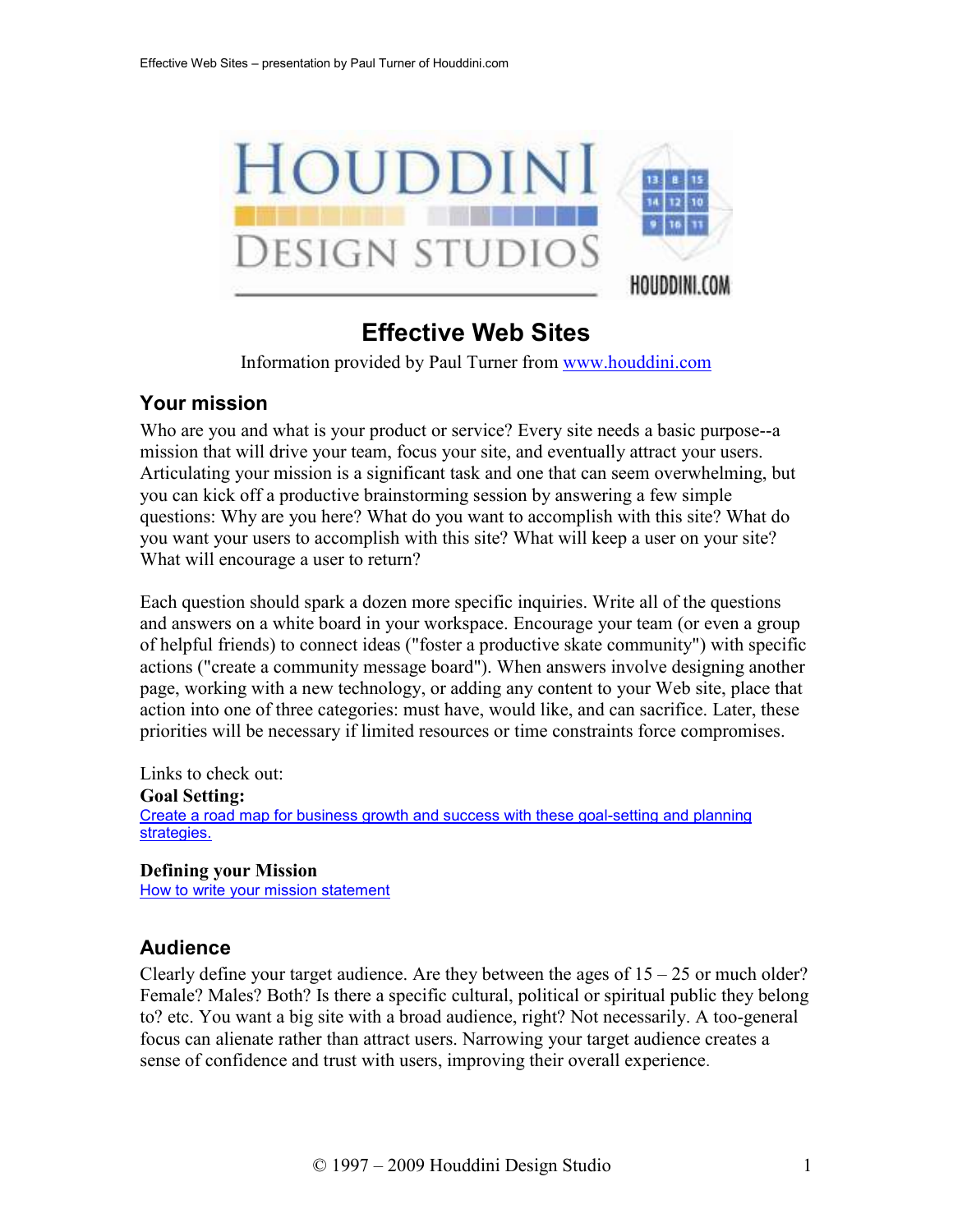## **Objective**

What is the specific goal of your web site? Do you want to increase membership, sell products and services, advertise events, build a community, challenge the rest, or all of the above? Define it clearly in one or two sentences.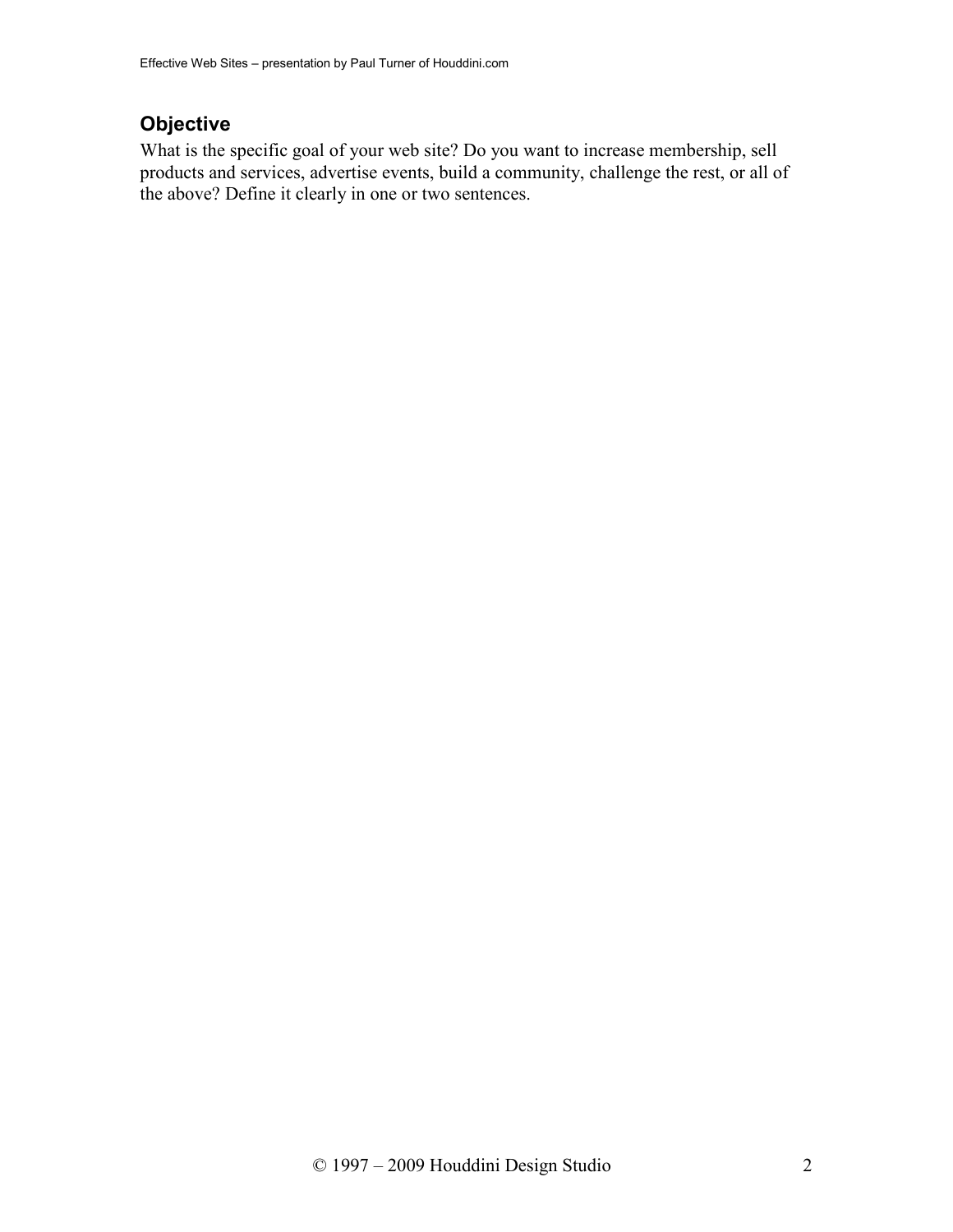## **Domain Name**

More important than a lot of people realizes. A unique and easy to remember domain name can help you stand out among the crowd. The name should also be appropriate to your audience, consistent with your objective and maybe even politically-correct.

A great domain name can make all the difference to your success. Consider the following: What would these URL's tell you: http://www.geocities.com/meri2\_99/ and www.goveg.com ?

The first web site address tells me, cheap, old fashioned Internet, and nothing more. I do not have a clue that this is actually the web address for Mary's good cooking recipes. The second address, however, tells me right away – professional, reputable and a place to get some great vege recipes.

It will normally cost you \$35 for 1 year of registration with Network Solutions; however, there are some cheaper registration services available if you look.

Links to check out:

#### **Domain Name Ideas:**

- Expired Domains Search Engine
- 8 Mistakes to Avoid When Naming Your New Business

#### **Domain Name Lookup and Registration**

Search for and register a domain name for as low as \$8/year at www.houddini.com

#### **Domain Name Tools**

Find out information on any domain name

## **Concept**

What is the overall concept of the site? Is it ecommerce-orientated or just an electronic brochure trumpeting your organization's greatness? In other words is your site a business arm of your organization, a means to grow membership or a tool for informing your existing community?

## **Design**

Based on the above answers you should design your site accordingly. The best bet is to carefully research what others in your market are doing. See what is working and see what is not. Take note of colors used, User interface and friendliness, quality and type of content, site-orientation (concept), web site alliances (partners and links), customer service, interactivity, products and services, etc. Only after you have extensively researched your market you discuss design options.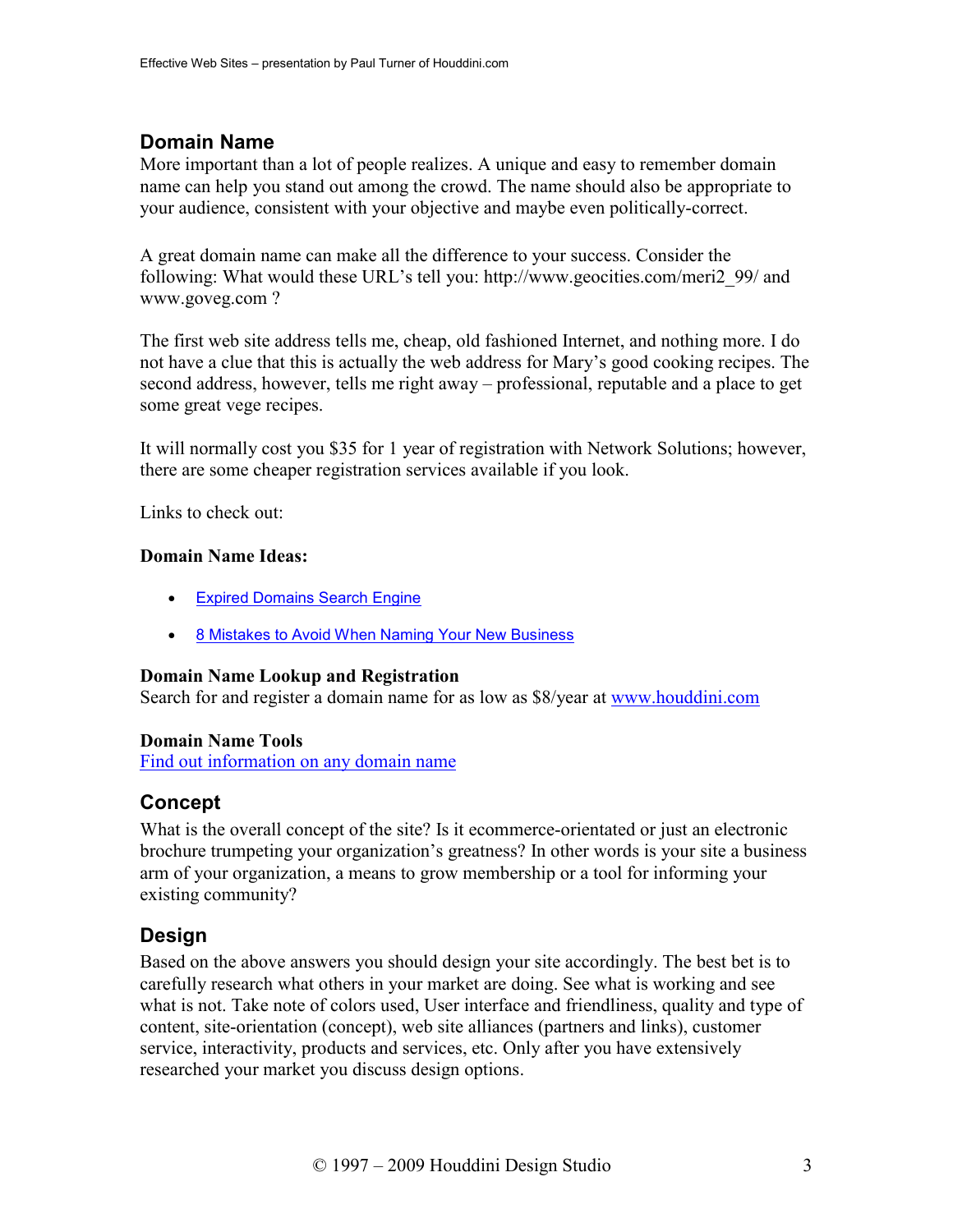One thing to keep in mind is that increase in bandwidth speeds has enabled more graphically intensive sites, however, you should not fall into the trap of over doing a page. In most cases, less is more. Clean and light is right. If you have the skills, using Macromedia flash can add professional and artistic zing to your site without hogging too much bandwidth. The flash plug is now standard in all later version browsers and so users will not need to download to see your work of art.

Another point to keep in mind is that the 90's 3D, beveled and drop shadow look is on the out. Professional designers are favoring a more light and clean look with just a touch of drop shadow.

Finally, as you design keep in mind your target audience. What will appeal to them? See the site through their eyes. Better yet, ask for feedback from your audience and tweak the design accordingly.

Links to check out:

#### **Design & Development**

- Design Guidelines from Usability.gov
- 10 Design Mistakes to Avoid

## **Tools for building**

Some popular HTML editors and layout programs include: Front Page, Dreamweaver, Net Objects Fusion, or Adobe GoLive.

#### Get a Custom Built Site from Houddini Design Studio

## **Marketing**

Once you've built your site the next thing is to tell everyone about it. Well, at least your target audience. The problem is that there is a lot of noise out there from other web sites all competing for the same eyeballs. In fact there are more than 50 million web sites? So how do you get recognized? Make marketing an integral part of the design process. Don't leave it the end. How do you do that?

Very simple, as you define your target audience, you should simultaneously be defining the key messages/words that will best market your product or service to those people. You should then confirm your choice of key words and messages whilst you are researching your competitors. You do this by "viewing the source" on their web pages and looking at their META tags. META tags describe the sites content to the search engine robots that index your page and add them to their database. There is a lot hype about META tags that they are the most important part of a site construction for guaranteeing high ranking in the search engines. This is simply not true.

If you want to know what is the most important information on a web page for the search engines, it is the pages <TITLE> tag, the domain name and the actual name of the page (eg. vegetarian.html) The META tags play their part but it is important to understand that each search engine has their own unique ranking criteria in some cases META tags are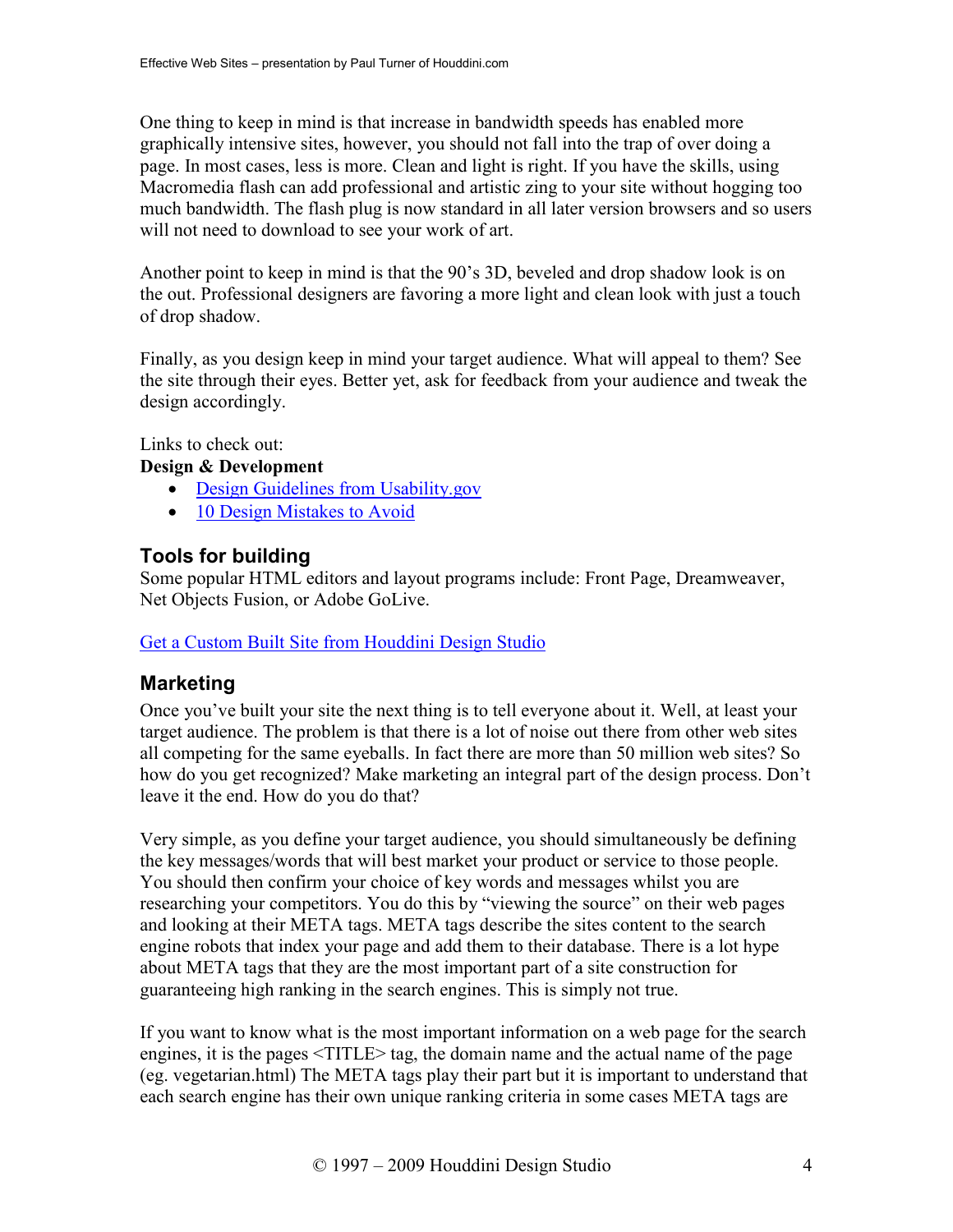not even considered. There are volumes of information on the art of search engine ranking on the web (please see links), however the best bit of advice is to think hard about the actual title of the page (the information inside the <TITLE></TITLE> tags), the domain name and the page name. Make them relevant to your audience and your site's objectives.

Links to check out:

- Web Advertising
- Spam Free email marketing
- Search Engine Marketing
- ENewsletter marketing
- Meta Tags & Page code optimization
- Shopping Cart

#### **Measure of Success**

How will you measure the success of your site? There has to be some criteria established to make sure you're getting the results you want. Set clearly defined goals with dates and then measure your site's impact against them.

## **Hosting**

You have to host the site in order for the world to see your creation. There are many options. Some are free, however, those free services like Geocities will not allow you to have a top-level domain (e.g. mydomain.com). And this is a big disadvantage. So my first advice is to purchase a domain name and get some top-level domain name hosting. Prices range from \$9 to \$29/ month for a small full-featured web hosting solution. If you only have a 20mb site and a few forms there is no need to pay any more. For these prices you can even get 300mb of space, more than enough for growth.

Links to check out: **Houddini Hosting Services**  Hosting specials: from \$3.99/month

## **Web Applications, Resources and Services**

There are too many great and free web applications, resources and services available to list. Here are just a few:

www.egroups.com www.freemerchant.com Webmaster Tools